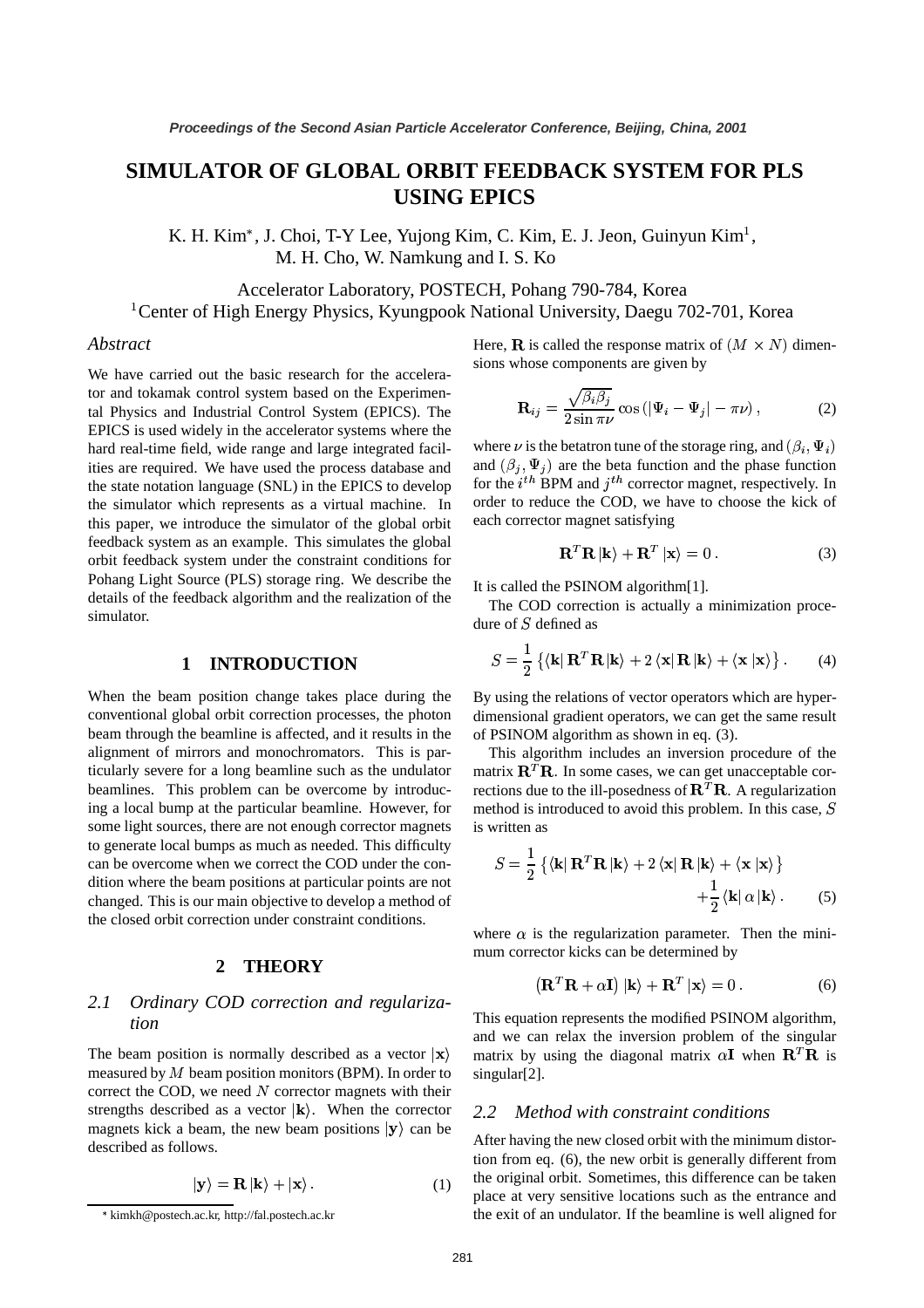this undulator, a COD correction should be avoided in this region. A constraint condition can be described in terms of the beam position at  $i^{\text{th}}$  BPM such as

$$
\langle \mathbf{R}_i | \mathbf{k} \rangle + x_{0i} = x_i \,. \tag{7}
$$

Here,  $\langle \mathbf{R}_i |$  is the  $i^{\text{th}}$  row of the response matrix **R**. Also,  $\lim_{\text{env}}$  EDL  $x_{0i}$  and  $x_i$  are the beam positions before and after the correction, respectively. Since we want to keep this position unchanged,  $\langle \mathbf{R}_i | \mathbf{k} \rangle$  should be zero. If there are L BPMs involved in the constraint condition, we can write the constraint condition as follows.

$$
\mathbf{C}^T \left| \mathbf{k} \right\rangle = 0. \tag{8}
$$

Here,  $\mathbf{C}^T$  is the  $(L \times N)$  sub-matrix of the response matrix. Each component of  $\mathbb{C}^T$  corresponds to the BPM involved in the constraint condition. We also assume that  $|\mathbf{k}\rangle$  has a non-trivial solution.

We now add this constraint condition to the modified PSINOM algorithm to obtain the new  $S$  such as,

$$
S = \frac{1}{2} \left[ \langle \mathbf{k} | \mathbf{R}^T \mathbf{R} | \mathbf{k} \rangle + 2 \langle \mathbf{x} | \mathbf{R} | \mathbf{k} \rangle + \langle \mathbf{x} | \mathbf{x} \rangle \right] + \frac{1}{2} \langle \mathbf{k} | \alpha | \mathbf{k} \rangle + \langle \mathbf{\Gamma} | \mathbf{C}^T | \mathbf{k} \rangle. \tag{9}
$$

Here,  $\langle \Gamma |$  is the Lagrangian multiplier, and it is an L dimensional vector. By following the derivative to the corrector strength, we can get the vector  $|\mathbf{k}\rangle$  which minimizes the closed orbit distortion outside the constraint region such as,

$$
(\mathbf{A} + \alpha \mathbf{I}) |\mathbf{k}\rangle + \mathbf{R}^T |\mathbf{x}\rangle + \mathbf{C} |\mathbf{\Gamma}\rangle = 0.
$$
 (10)

Here, we define the square matrices of  $N \times N$  dimensional **A** and  $L \times L$  dimensional **D** as follows.

$$
\mathbf{A} = \mathbf{R}^T \mathbf{R},\tag{11}
$$

$$
\mathbf{D} = \mathbf{C}^T \left( \mathbf{A} + \alpha \mathbf{I} \right)^{-1} \mathbf{C} \,. \tag{12}
$$

Eq. (10) can be rewritten as

$$
|\mathbf{\Gamma}\rangle = -\mathbf{D}^{-1}\mathbf{C}^{T}(\mathbf{A} + \alpha \mathbf{I})^{-1}|\mathbf{x}\rangle . \qquad (13)
$$

Now, we can remove the Lagrangian multiplier  $|\Gamma\rangle$  in eq. (10) by using the above equation. Then, we can finally get the kick values of the corrector magnets as follows.

$$
|\mathbf{k}\rangle = -(\mathbf{A} + \alpha \mathbf{I})^{-1} \left\{ \mathbf{I} - \mathbf{C} \mathbf{D}^{-1} \mathbf{C}^T (\mathbf{A} + \alpha \mathbf{I})^{-1} \right\}
$$

$$
\mathbf{R}^T |\mathbf{x}\rangle . (14)
$$

# **3 DEVELOPMENT OF SIMULATOR USING EPICS**

The algorithm developed in the previous section has been successfully tested for the Pohang Light Source (PLS) operation. The new correction code is written in C language and it is installed in one of the operator consoles which is a SUN workstation. Although the PLS control system is not using Experimental Physics and Industrial Control System (EPICS) which is used in many accelerator laboratories world-widely, there is a plan to upgrade the control system based on EPICS technology[3, 4]. As a part of such upgrade activity, we have started the development orbit correction algorithm with EPICS. Since we do not have any EPICS-based control system yet, we decide to develop the orbit correction simulator using EPICS.

In order to seek the way to adopt our orbit correction algorithm into EPICS, we have considered two ways: one is based on the subroutine record and the other is using the state notation language (SNL) program. The first method needs new record support that runs the orbit correction algorithm. To do this, the correction code is required to be written upon the protocol required by the record support such as the entry structure and the callback structure. This approach gives relatively fast response because this method uses database access and can access the record by process passive mode[4, 6]. This is a good feature for the realtime system but the large portion of the orbit correction code we have already tested must be rewritten according to the protocol of the record support.

One of important tasks of EPICS input/output controller (IOC) is the sequencer that runs programs written in SNL. The SNL considers the control object as the state machine and treats transitions between states. The sequencer monitors the transitions for the SNL and runs callback functions using the entry table the corresponding program written in SNL. Since the sequencer accesses to the record via channel access (CA) and the record access is only possible through non-process passive mode, there are some restrictions in access time or the treatment of records. However, this method can directly imbed the program written in C language. Also, unlike the subroutine record, this method can remove program tasks without rebooting the system, which gives the code debugging very easy[4, 5]. Thus, the second method gives more benefits when the system does not require heavy realtime demands. Upon reviewing the two methods, we have decided to use the latter method.

## *3.1 SNL program*

The orbit correction simulator is developed in IOC level and has the SNL program imbedding C codes and several database records, as shown in Fig. 1. There are two parts in the SNL program: one for the feedback including the orbit correction algorithm and the other for the simulator which emulates the PLS storage ring. The latter calculates orbit changes from *ai:KICK\$(kick\_no)* records which store the corrector strengths obtained from the response matrix measured at the PLS. This process is actually a product of matrix and column vectors. The calculated orbit changes are stored at *ai:CorrOrbit\$(bpm\_no)* records. In the next step, the corrector strengths s calculated by the algorithm described in the previous section and the results are stored at *al:KICK\$(kick\_no)*.